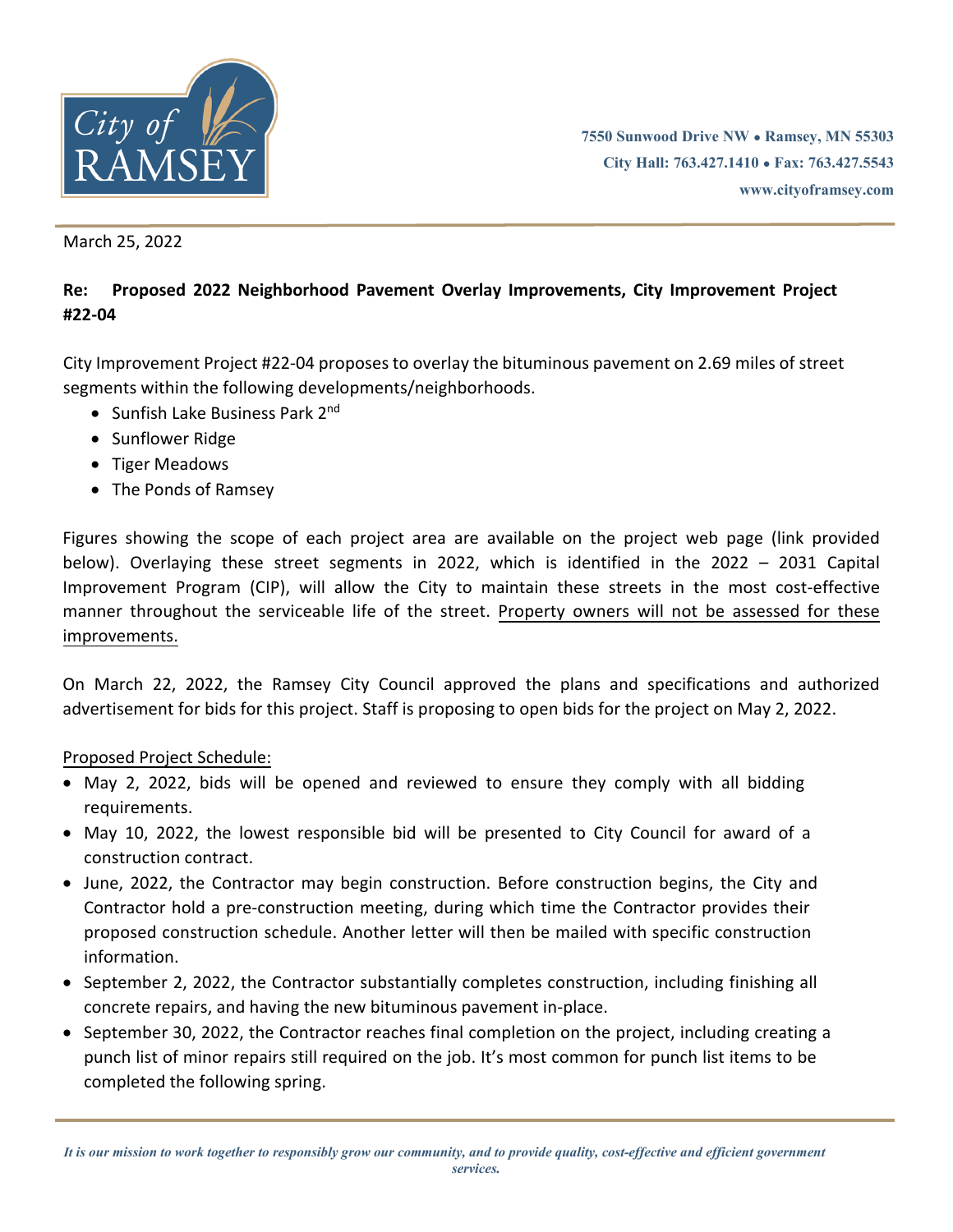### Proposed Improvements:

This project will mill and overlay between 1.5 and 2 inches of bituminous pavement. Only spot concrete curb and gutter repairs are proposed. The existing pedestrian ramps within the project do not meet current ADA standards, therefore pedestrian ramps will need to be removed and replaced. The concrete curb and gutter were found to generally be in good condition, and only spot repairs are proposed. The only impacts to existing driveways will occur where curb and gutter requires replacement. Where needed, vehicle access will be restricted for up to 7 days while the curb and gutter cures.

Minor repairs to the existing storm sewer structures are proposed with this project, typically this includes grouting the existing adjustment rings and pipe inverts. Some storm sewer catch basins will require resetting due to settling. All storm sewer repairs will occur within the existing City-owned right of way.

# Property Impacts:

Access to abutting properties will be maintained throughout construction as best as practical. City Staff will work with property owners during construction to ensure they are informed in advance of any work that may interrupt access to their property for any length of time. However, this is typically not an issue during pavement overlay projects as most work occurs using moving operations. Access for emergency services will be maintained throughout construction.

Private lawn irrigation systems may be impacted by this work. Relocating and/or repairing private irrigation systems within public right of ways as needed to accommodate construction is the responsibility of the property owner. If you have a below ground irrigation system, you will be asked to mark your sprinkler heads with flags or stakes to assist the Contractor in preventing or minimizing damage to your system during construction. Free flags will be available at the Engineering Department in the Ramsey Municipal Center located on the  $2<sup>nd</sup>$  floor at the above address. To help ensure that your system will not be damaged during this project, please relocate sprinkler heads and other system components located within the construction limits. City Staff will mark construction limits for you upon request.

# Project Funding

The engineer's opinion of probable project costs for the proposed improvements is \$818,000. Estimated costs include 14-percent indirect costs for administrative, engineering, finance, and legal costs. The improvements are proposed to be funded using a combination of Pavement Management Funds, Stormwater Funds, and Sewer funds as needed. Again, property owners will not be assessed for these improvements. This is an estimate based on proposed quantities and anticipated 2022 construction costs. The final project costs may vary dependent upon actual bid prices and quantities.

More details on this project are available on the project webpage at [https://cityoframsey.com/871/2022-Neighborhood-Pavement-Overlay-Impro.](https://cityoframsey.com/871/2022-Neighborhood-Pavement-Overlay-Impro) The web page for this project will be updated as new information becomes available so please check back often for updates.